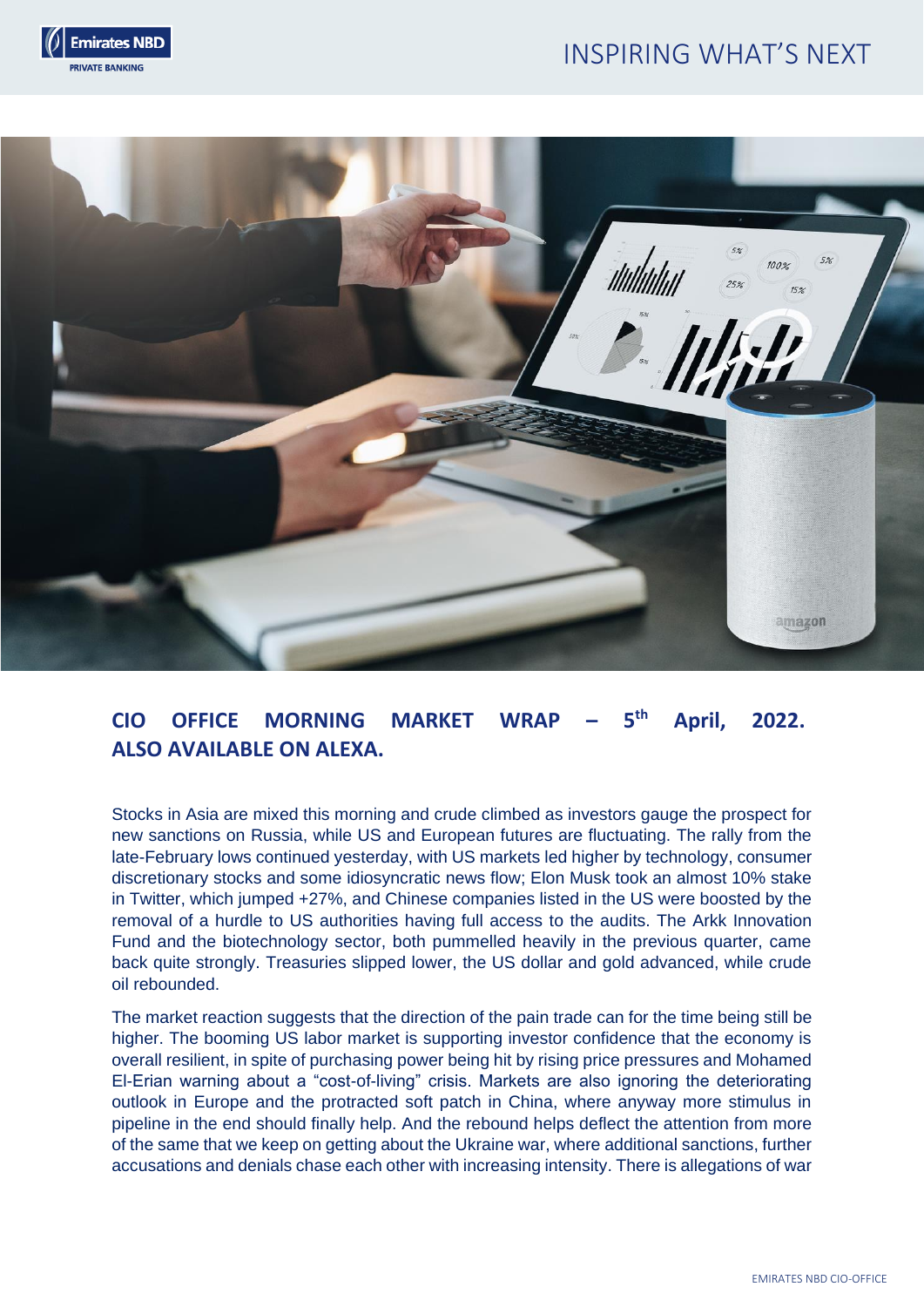

crimes that the Russians not only deny, but also claim they are fabricated. It is difficult to see how the conflict could stop amidst relentless efforts to produce new tough measures against Russia by the day. Even conquering just the separatist republics will take time, so the easing of stagflationary pressures remains for now wishful thinking. And this is the reason why a growing number of strategists is becoming uncomfortable with the tail risks looming larger. The United States took the unprecedented step of halting dollar debt payments from Russian government accounts with US institutions. Hence, Russia will have to use dollar reserves held in the country itself, spend the revenue it collects to execute payments, or default. The decision was taken as a major payment was due Monday, in order to further ratchet up pressure. As tensions mount, the odds of unintended consequences rise sharply. The Europeans themselves will have to walk a very fine line, invoking more sanctions while trying to avoid recessionary impacts. Or, maybe, the euro area leaders won't mind facing the risks, in spite of German executives and politicians warning of dire consequences if Russian energy supplies are cut off. A noteworthy initiative was taken by the Arab countries, whereby the Arab League Secretary General and some foreign ministers are planning meetings with Russia and Ukraine in an attempt to deescalate.

Investors are looking forward to the release of the March FOMC minutes on Wednesday, hoping to gain insights about the shrinking of the balance sheet expected to start in a few months. The bulk of the planned hikes has now been discounted by money markets. Fed's Williams said that policy rates should be raised to more neutral levels, "whatever that means". El-Erian echoed his remarks by saying that no one can claim with confidence where neutral is. Yet, ex Treasury Secretary Larry Summers, known for much less nuanced statements, recently explained that the Fed should simply hike rates by as much as inflation has been rising, and by the way that would be an awful lot, in order to at least keep the real policy rate from falling. In principle, it does not seem to be so difficult to gauge what neutral means. JPMorgan's Dimon is forecasting way more hikes than the market expects. The ECB will be releasing its minutes on Thursday, possibly offering insights on the timing of future hikes.

The oil market remains overly tight, or only just less so, as backwardation, a gauge of tightness, has come down to pre-war levels. Yet Vitol, the leading oil trader, sees prices as still too low to reflect current supply risks. Russia's output dropped in March for the first time in seven months, and revamping the nuclear deal, even amidst its bizarre ups and downs, wouldn't tip the balance. A major shift in US shale production would, but that would also be dampening the ever-louder ESG noise a tad too much than currently tolerated. A significant pullback in crude prices for now already seems to be a scenario bordering on the optimistic.

Stay safe.

**MAURICE GRAVIER** Chief Investment Officer Wealth Management Emirates NBD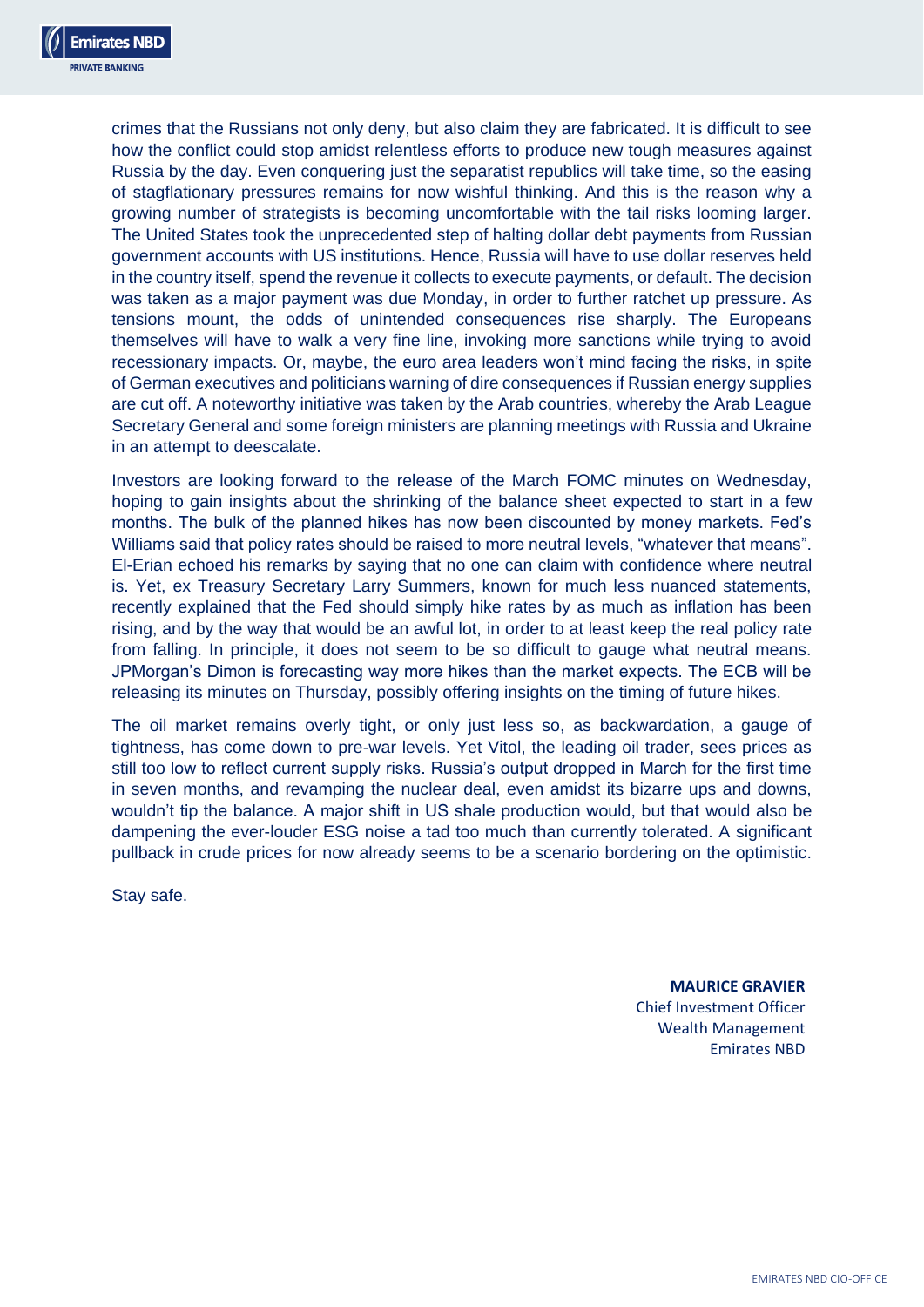

# DISCLAIMER

# **Reliance**

Emirates NBD Bank PJSC ("Emirates NBD") uses reasonable efforts to obtain information from sources which it believes to be reliable, however, Emirates NBD makes no representation that the information or opinions contained in this publication are accurate, reliable or complete and should not be relied on as such or acted upon without further verification. Opinions, estimates and expressions of judgment are those of the writer and are subject to change without notice. Emirates NBD accepts no responsibility whatsoever for any loss or damage caused by any act or omission taken as a result of the information contained in this publication. Data/information provided herein are intended to serve for illustrative purposes and are not designed to initiate or conclude any transaction. In addition this publication is prepared as of a particular date and time and will not reflect subsequent changes in the market or changes in any other factors relevant to the determination of whether a particular investment activity is advisable. This publication may include data/information taken from stock exchanges and other sources from around the world and Emirates NBD does not guarantee the sequence, accuracy, completeness, or timeliness provided thereto by unaffiliated third parties. Moreover, the provision of certain data/information in this publication is subject to the terms and conditions of other agreements to which Emirates NBD is a party. Anyone proposing to rely on or use the information contained in this publication should independently verify and check the accuracy, completeness, reliability and suitability of the information and should obtain independent and specific advice from appropriate professionals or experts. Further, references to any financial instrument or investment product are not intended to imply that an actual trading market exists for such instrument or product. The information and opinions contained in Emirates NBD publications are provided for personal use and informational purposes only and are subject to change without notice. The material and information found in this publication are for general circulation only and have not been prepared with any regard to the objectives, financial situation and particular needs of any specific person, wherever situated

# **Confidentiality**

This publication is provided to you upon request on a confidential basis for informational purposes only and is not intended for trading purposes or to be passed on or disclosed to any other person and/or to any jurisdiction that would render the distribution illegal. The investor may not offer any part of this publication for sale or distribute it over any medium including but not limited to over-the-air television or radio broadcast, a computer network or hyperlink framing on the internet without the prior written consent of Emirates NBD or construct a database of any kind.

#### **Solicitation**

None of the content in this publication constitutes a solicitation, offer, opinion, or recommendation by Emirates NBD to buy or sell any security, or to provide legal, tax, accounting, or investment advice or services regarding the profitability or suitability of any security or investment and further does not provide any fiduciary or financial advice.

#### **Third party**

The security or investment described in this publication may not be eligible for sale or subscription to certain categories of investors. This publication is not intended for use by, or distribution to, any person or entity in any jurisdiction or country where such use or distribution would be contrary to law or regulation. It is the responsibility of any person in possession of this publication to investigate and observe all applicable laws and regulations of the relevant jurisdiction. This publication may not be conveyed to or used by a third party without the express consent of Emirates NBD. The investor may not use the data in this publication in any way to improve the quality of any data sold or contributed to by the investor to any third party.

#### **Liability**

Anything to the contrary herein set forth notwithstanding, Emirates NBD, its suppliers, agents, directors, officers, employees, representatives, successors, assigns, affiliates or subsidiaries shall not, directly or indirectly, be liable, in any way, to you or any other person for any: (a) inaccuracies or errors in or omissions from the this publication including, but not limited to, quotes and financial data; or (b) loss or damage arising from the use of this publication, including, but not limited to any investment decision occasioned thereby. Under no circumstances, including but not limited to negligence, shall Emirates NBD, its suppliers, agents, directors, officers, employees, representatives, successors, assigns, affiliates or subsidiaries be liable to you for direct, indirect, incidental, consequential, special, punitive, or exemplary damages even if Emirates NBD has been advised specifically of the possibility of such damages, arising from the use of this publication, including but not limited to, loss of revenue, opportunity, or anticipated profits or lost business. This publication does not provide individually tailored investment advice and is prepared without regard to the individual financial circumstances and objectives of person who receive it. The appropriateness of an investment activity or strategy will depend on the person's individual circumstances and objectives and these activities may not be suitable for all persons. In addition, before entering into any transaction, the risks should be fully understood and a determination made as to whether a transaction is appropriate given the person's investment objectives, financial and operational resources, experiences and other relevant circumstances. The obligations relating to a particular transaction (and contractual relationship) including, without limitation, the nature and extent of their exposure to risk should be known as well as any regulatory requirements and restrictions applicable thereto.

### **Forward looking**

Past performance is not necessarily a guide to future performance and should not be seen as an indication of future performance of any investment activity. The information contained in this publication does not purport to contain all matters relevant to any particular investment or financial instrument and all statements as to future matters are not guaranteed to be accurate. Certain matters in this publication about the future performance of Emirates NBD or members of its group (the Group), including without limitation, future revenues, earnings, strategies, prospects and all other statements that are not purely historical, constitute "forward-looking statements". Such forward-looking statements are based on current expectations or beliefs, as well as assumptions about future events, made from information currently available. Forward-looking statements often use words such as "anticipate", "target", "expect", "estimate", "intend", "plan", "goal", "seek", "believe", "will", "may", "should", "would", "could" or other words of similar meaning. Undue reliance should not be placed on any such statements in making an investment decision, as forward-looking statements, by their nature, are subject to known and unknown risks and uncertainties that could cause actual results, as well as the Group's plans and objectives, to differ materially from those expressed or implied in the forward-looking statements. Estimates of future performance are based on assumptions that may not be realized.